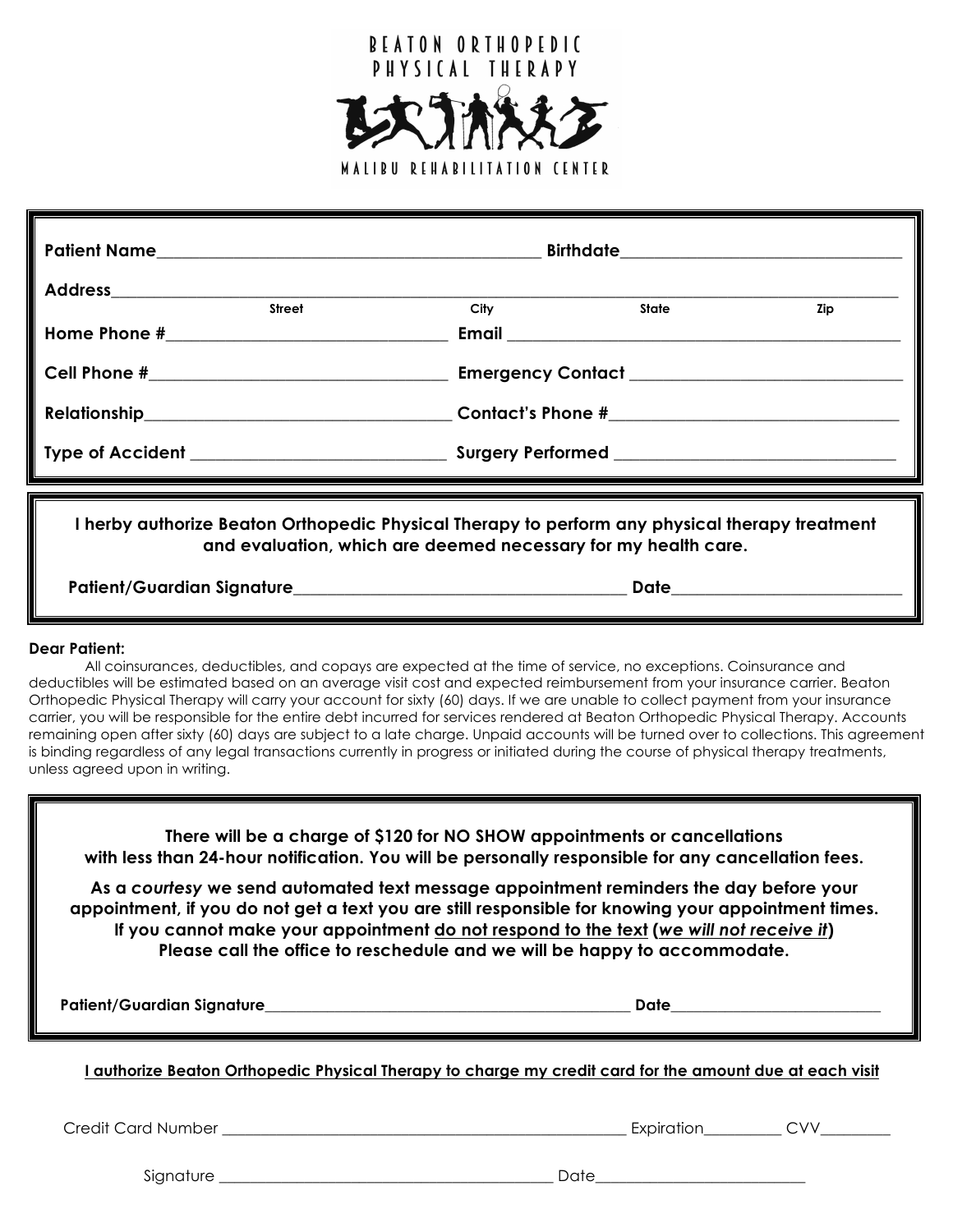# Beaton Orthopedic Physical Therapy CONFIRMATION OF BENEFITS

Patient Name: \_\_\_\_\_\_\_\_\_\_\_\_\_\_\_\_\_\_\_\_\_\_\_\_\_\_\_\_\_\_\_\_\_\_\_\_\_\_\_\_\_\_\_\_\_\_\_\_\_\_ Date: \_\_\_\_\_\_\_\_\_\_\_\_\_\_\_\_\_\_\_\_\_\_\_\_\_

As you begin your course of treatment with us, we would like you to be acquainted with our policies and procedures regarding payment:

This is a summary of your benefits as quoted by a representative of your insurance company and not a guarantee of payment. Eligibility and benefits will be determined at the time your claims are processed.

| <b>Insurance Carrier:</b>                                  |                       | $ID#$ :                                     |  |  |  |
|------------------------------------------------------------|-----------------------|---------------------------------------------|--|--|--|
| Deductible Amount:                                         | You May<br>Leave This | Has it been met?                            |  |  |  |
| Your policy covers:                                        | <b>Section Blank</b>  | <b>Estimated Patient Copayment/Portion:</b> |  |  |  |
| Limitation and/or Exclusions:                              |                       | Has any been used?                          |  |  |  |
| Does your insurance company require a prior authorization? |                       |                                             |  |  |  |

- 1. If you have insurance you are still responsible for payment of services rendered, regardless of any coverage. We will make every effort to keep track of your total visits, but it is your responsibility to be aware of the limitations of your policy. You are hereby notified in advance that you will be financially responsible in full for any services beyond those allowed or denied for any reason by your insurance carrier. Should you require treatment or procedures beyond the benefit offered by your insurance company, you may negotiate with them for additional coverage. Any reports, documentation and/or phone calls beyond those considered usual and customary will be subject to a fee.
- . \_\_\_\_2. We will make every effort to verify your coverage with your carrier and inform you of your deductible and copayment responsibilities. We verify benefits as a courtesy to our patients and we are at no time to be held responsible if incorrect information has been obtained. Please remember that the information we get from your carrier is only an estimate, and we cannot be sure of the exact amount until we submit a claim and receive an Explanation of Benefits. Your insurance company will process your claims as in or out of network according to your insurance policy.
- . \_\_\_\_3. Once your deductible, if any, is met, we will collect only your estimated copayment and will bill your insurance carrier for the balance. We will make every reasonable effort to assist in expediting insurance payment; however, you will be responsible for negotiating any eligibility or payment disputes directly with your insurance carrier.
- . \_\_\_\_4. If your insurance company has not acknowledged any portion of your account within 60 days, the balance is due and payable in full. You will be responsible for the entire debt incurred for services rendered. Accounts remaining outstanding after sixty (60) days will be subject to a 1.5% per month finance charge. Unpaid accounts will be turned over to collection.
- . \_\_\_\_5. *You are responsible for paying your copayments at the time of each visit*. If you cannot do this, you must make special financial arrangements with our business office. Failure to meet your financial responsibilities may result in termination of your treatment.
- . \_\_\_6. There will be a charge of \$120.00 for NO SHOW appointments or cancellations with less than 24-hour notification. You will be personally responsible for any cancellation fees.
- . \_\_\_\_7. Please note you are personally responsible for payment for any supplies you receive such as: electrodes, therabands, gym balls, knee sleeves, etc... Payment is due at the time of service.

Have you received any physical, occupational or speech therapy services this year?

If yes, how many visits/how much?  $\overline{\phantom{a}}$ 

I have read and fully understand all of the above information and hereby agree to comply as outlined.

\_\_\_\_\_\_\_\_\_\_\_\_\_\_\_\_\_\_\_\_\_\_\_\_\_\_\_\_\_\_\_\_\_\_\_\_\_\_\_\_\_\_\_\_\_\_\_\_\_\_\_\_\_\_\_\_\_\_\_\_\_\_\_\_\_\_\_\_\_ \_\_\_\_\_\_\_\_\_\_\_\_\_\_\_\_\_\_\_\_\_\_\_\_\_\_

Patient/Guardian Signature **Date of Australian Structure** Date **Date**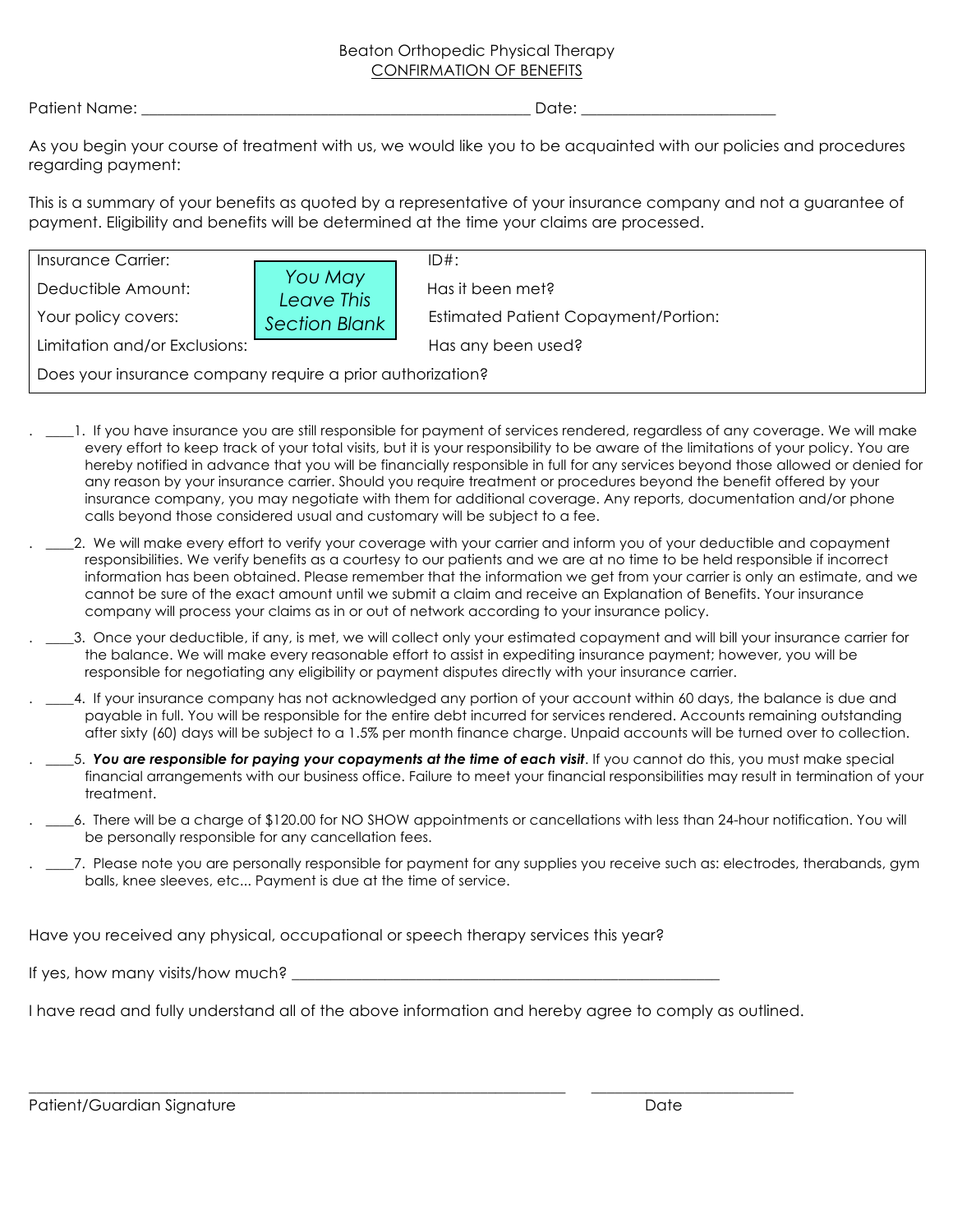| <b>BEATON ORTHOPEDIC</b><br>PHYSICAL THERAPY                                                                                                                                                                                                     |                                                                                                                                                                |                 |                         |                                                                     |                                             |                                                                                  |                                                           |                                                                                           |
|--------------------------------------------------------------------------------------------------------------------------------------------------------------------------------------------------------------------------------------------------|----------------------------------------------------------------------------------------------------------------------------------------------------------------|-----------------|-------------------------|---------------------------------------------------------------------|---------------------------------------------|----------------------------------------------------------------------------------|-----------------------------------------------------------|-------------------------------------------------------------------------------------------|
|                                                                                                                                                                                                                                                  |                                                                                                                                                                |                 |                         |                                                                     |                                             |                                                                                  |                                                           |                                                                                           |
| Medical Information<br>MALIBU REHABILITATION CENTER                                                                                                                                                                                              |                                                                                                                                                                |                 |                         |                                                                     |                                             |                                                                                  |                                                           |                                                                                           |
| <b>Patient Name</b>                                                                                                                                                                                                                              |                                                                                                                                                                |                 |                         |                                                                     |                                             |                                                                                  |                                                           |                                                                                           |
| $4\quad 5$<br>6 7 8<br><b>Rate your pain</b> (circle one) (no pain) 0 1 2 3<br>$\overline{9}$<br>(Worst pain imaginable)<br>10                                                                                                                   |                                                                                                                                                                |                 |                         |                                                                     |                                             |                                                                                  |                                                           |                                                                                           |
| <b>Health Habits</b><br>List medications by name you are presently taking:                                                                                                                                                                       |                                                                                                                                                                |                 |                         |                                                                     |                                             |                                                                                  |                                                           |                                                                                           |
| Do you currently smoke tobacco?                                                                                                                                                                                                                  |                                                                                                                                                                | Yes<br>No.      |                         |                                                                     |                                             |                                                                                  |                                                           |                                                                                           |
| Have you smoked in the past?                                                                                                                                                                                                                     |                                                                                                                                                                | No<br>Yes       |                         |                                                                     |                                             |                                                                                  |                                                           |                                                                                           |
| Do you exercise?                                                                                                                                                                                                                                 |                                                                                                                                                                | Yes<br>No.      |                         |                                                                     |                                             | List any allergies including Drug and Medication Allergies:                      |                                                           |                                                                                           |
| If yes, describe the exercise (what type, how often, how much)                                                                                                                                                                                   |                                                                                                                                                                |                 |                         |                                                                     |                                             |                                                                                  |                                                           |                                                                                           |
|                                                                                                                                                                                                                                                  |                                                                                                                                                                |                 |                         | Circle any of the following that you have had within the past year: |                                             |                                                                                  |                                                           |                                                                                           |
|                                                                                                                                                                                                                                                  | <b>Family History</b> – Have any family members (Parents, sibling, aunts/uncles,<br>grandparents) had any of the following conditions? (Circle all that apply) |                 |                         |                                                                     | Chest Pain                                  |                                                                                  | Hoarseness                                                | Nausea/vomiting                                                                           |
| <b>Heart Disease</b>                                                                                                                                                                                                                             | <b>Diabetes</b>                                                                                                                                                |                 | Osteoporosis            |                                                                     | Swelling                                    |                                                                                  | Difficulty walking                                        | Difficulty sleeping                                                                       |
| <b>High Blood Pressure</b>                                                                                                                                                                                                                       | <b>Psychological Conditions</b>                                                                                                                                | Cancer          |                         |                                                                     | <b>Dizziness</b>                            |                                                                                  | <b>Heart palpitations</b>                                 | Shortness of breath                                                                       |
| Stroke                                                                                                                                                                                                                                           | Arthritis                                                                                                                                                      |                 | <b>Other Conditions</b> |                                                                     | Numbness                                    |                                                                                  | Loss of Consciousness                                     | Hearing problems                                                                          |
| Medical History - Circle any and all of the condition listed below that                                                                                                                                                                          |                                                                                                                                                                |                 | Headaches               |                                                                     | Coordination problems                       | Loss of balance                                                                  |                                                           |                                                                                           |
| you have ever personally had:                                                                                                                                                                                                                    |                                                                                                                                                                |                 |                         |                                                                     | Joint pain                                  |                                                                                  | Weakness in arms/legs                                     | Difficulty swallowing                                                                     |
| <b>Arthritis</b>                                                                                                                                                                                                                                 | <b>Blood Disorders</b>                                                                                                                                         | <b>Diabetes</b> |                         |                                                                     | Cough                                       |                                                                                  | Urinary problems                                          | Fever/chills                                                                              |
| Seizures/Epilepsy                                                                                                                                                                                                                                | Allergies                                                                                                                                                      | Cancer          |                         |                                                                     | Asthma                                      |                                                                                  | Loss of appetite                                          | Bowel problems                                                                            |
|                                                                                                                                                                                                                                                  | <b>Heart Problems</b><br><b>Broken bones/Fractures</b>                                                                                                         |                 | Osteoporosis            |                                                                     |                                             |                                                                                  |                                                           |                                                                                           |
| Hypoglycemia                                                                                                                                                                                                                                     | High/Low Blood Pressure                                                                                                                                        |                 | Lung Problems           |                                                                     | Pain at night<br>Weight loss/gain           |                                                                                  | Vision problems                                           |                                                                                           |
| Stroke                                                                                                                                                                                                                                           | <b>Thyroid Problems</b>                                                                                                                                        |                 | Multiple Sclerosis      |                                                                     |                                             |                                                                                  |                                                           |                                                                                           |
| Kidney Problems                                                                                                                                                                                                                                  | <b>Circulation Problems</b>                                                                                                                                    |                 | <b>Skin Disease</b>     |                                                                     | Are you pregnant? (Women only)<br>Yes<br>No |                                                                                  |                                                           |                                                                                           |
| <b>Parkinson Disease</b>                                                                                                                                                                                                                         | Infectious Disease Muscular Dystrophy                                                                                                                          |                 |                         |                                                                     | <b>Current Condition/s</b>                  |                                                                                  |                                                           |                                                                                           |
| Developmental/Growth Problems                                                                                                                                                                                                                    |                                                                                                                                                                |                 | Depression              |                                                                     |                                             |                                                                                  | Describe the problem for which you seek physical therapy: |                                                                                           |
| Men Only:                                                                                                                                                                                                                                        | <b>Prostate Disease</b>                                                                                                                                        | Yes<br>No       |                         |                                                                     |                                             |                                                                                  |                                                           |                                                                                           |
| <b>Women Only:</b>                                                                                                                                                                                                                               | <b>Gynecological Difficulties:</b>                                                                                                                             |                 |                         |                                                                     |                                             |                                                                                  |                                                           | the control of the control of the control of the control of the control of the control of |
| Trouble with your Period?<br>Yes                                                                                                                                                                                                                 |                                                                                                                                                                | No              |                         |                                                                     |                                             |                                                                                  |                                                           |                                                                                           |
| Have you given birth in the last 5 years?<br>No<br>Yes                                                                                                                                                                                           |                                                                                                                                                                |                 |                         |                                                                     |                                             |                                                                                  |                                                           |                                                                                           |
|                                                                                                                                                                                                                                                  | If yes, did you have any complications with pregnancy/delivery?                                                                                                |                 |                         |                                                                     |                                             |                                                                                  |                                                           |                                                                                           |
|                                                                                                                                                                                                                                                  | What if anything causes your pain to worsen? ___________________________________                                                                               |                 |                         |                                                                     |                                             |                                                                                  |                                                           |                                                                                           |
| Have you ever had surgery?<br>No<br>Yes<br>If yes, please describe and give dates:                                                                                                                                                               |                                                                                                                                                                |                 |                         |                                                                     |                                             | What if anything causes your pain to improve? __________________________________ |                                                           |                                                                                           |
| Have you ever had the problem before?<br>Yes<br>No<br>Do you have any METAL anywhere in your body (other than tooth fillings)<br>What are your goals in attending Physical Therapy?<br>such as pins, plates, pace makers? If so, what and where. |                                                                                                                                                                |                 |                         |                                                                     |                                             |                                                                                  |                                                           |                                                                                           |

 $\mathcal{L}_\mathcal{L} = \mathcal{L}_\mathcal{L} = \mathcal{L}_\mathcal{L} = \mathcal{L}_\mathcal{L} = \mathcal{L}_\mathcal{L} = \mathcal{L}_\mathcal{L} = \mathcal{L}_\mathcal{L} = \mathcal{L}_\mathcal{L} = \mathcal{L}_\mathcal{L} = \mathcal{L}_\mathcal{L} = \mathcal{L}_\mathcal{L} = \mathcal{L}_\mathcal{L} = \mathcal{L}_\mathcal{L} = \mathcal{L}_\mathcal{L} = \mathcal{L}_\mathcal{L} = \mathcal{L}_\mathcal{L} = \mathcal{L}_\mathcal{L}$ 

 $\_$  , and the set of the set of the set of the set of the set of the set of the set of the set of the set of the set of the set of the set of the set of the set of the set of the set of the set of the set of the set of th